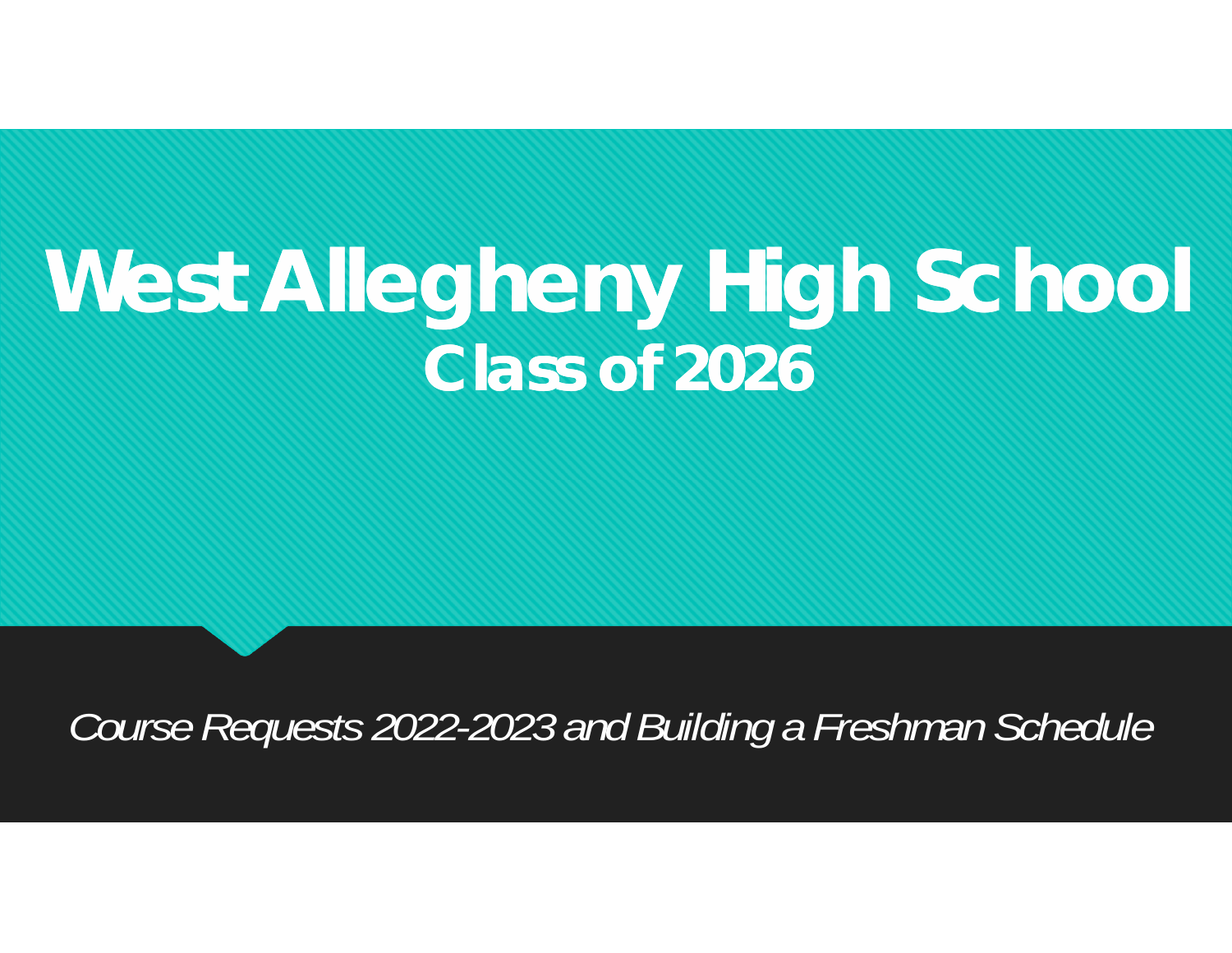# **Scheduling FAQs**

#### **Entering RECOMMENDED courses into Skyward**

#### **ALL STUDENTS MUST HAVE: 1 ENGLISH,1 MATH, 1 SCIENCE, 1 SOCIAL STUDIES, .25 CREDIT PE AND .25 HEALTH 9 ON THEIR SCHEDULE. THIS LEAVES ROOM FOR 2 TO 3 ELECTIVE CREDITS.**

- When inputting course requests, add the teacher recommended course. You and your parent/guardian have the option to submit an academic waiver *(found in the appendix of the Program of Studies)* if you disagree with the recommended course.
- **O** If you plan to take an enrichment course over the summer to either advance to a next level course or to free up a period for an additional class on your 2022-23 schedule, you must enter the original course on your course requests until you pass the summer enrichment course.
- **O** You do not need to enter a lunch period, it will be entered for you.
- **O** If you plan to waive your lunch period, you must keep it on your schedule until the waiver has been received and **approved** by Dr. Roche.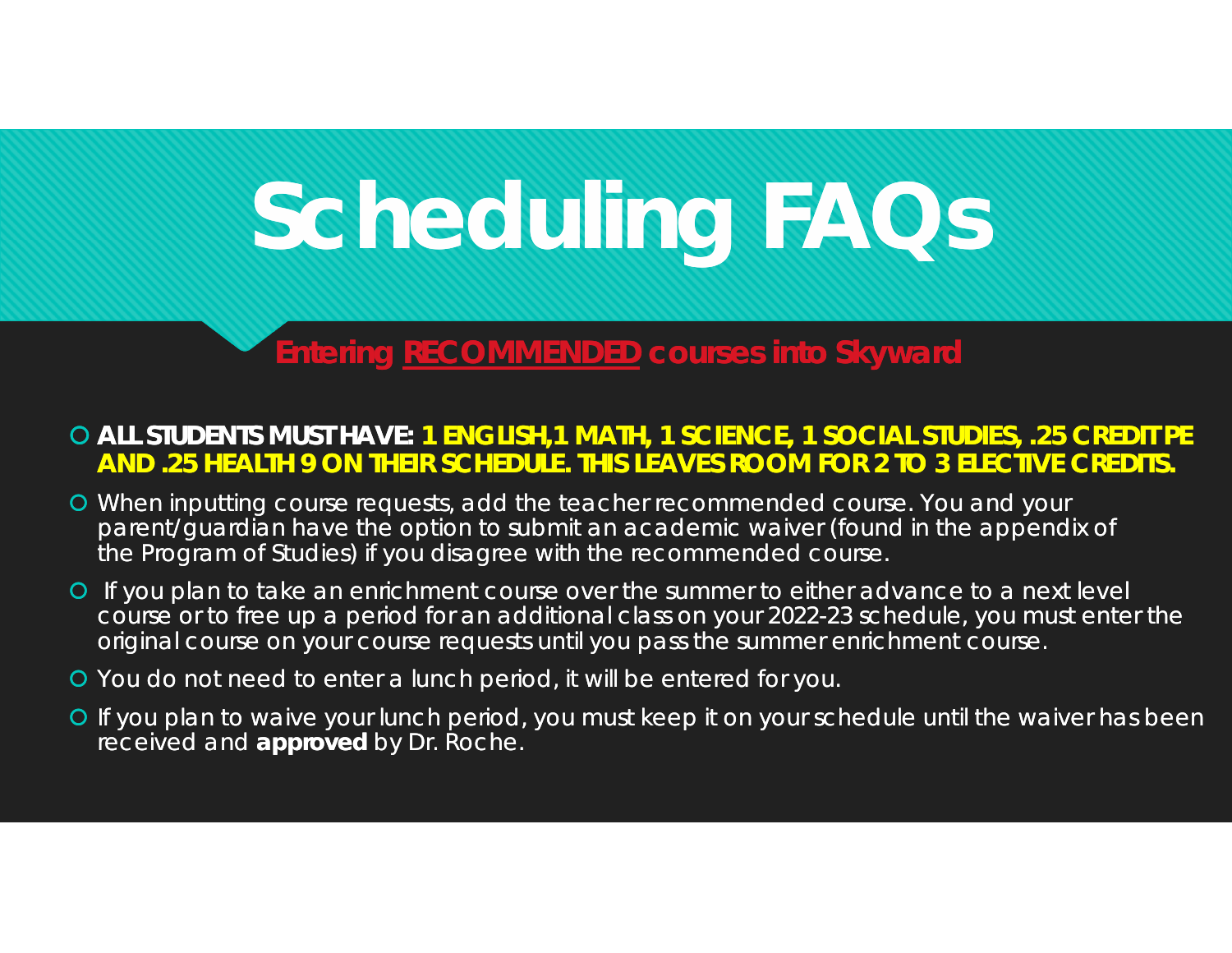# **TYPICAL SCHEDULE**

**English 9/Honors English 9 1 credit Intro to Alg/ Alg 1/HEC Alg 2 1 credit U.S. History/Honors U.S. History 1 credit Biology w/lab/Honors Biology w/lab 1.50 credits** Phys Ed 9 (S1) and Health 9 (S2) **.50 credit Lunch**

- 
- 
- 
- 
- **+ 2 elective credits= 7.0 total credits**
	- *\*1 period study hall*
- **+ 3 elective credits**
- **= 8.0 total credits***\*no study halls*

#### **\*\* ROOM FOR 2 or 3 ELECTIVE CREDITS**

**1 Credit does not always equal 1 CLASS**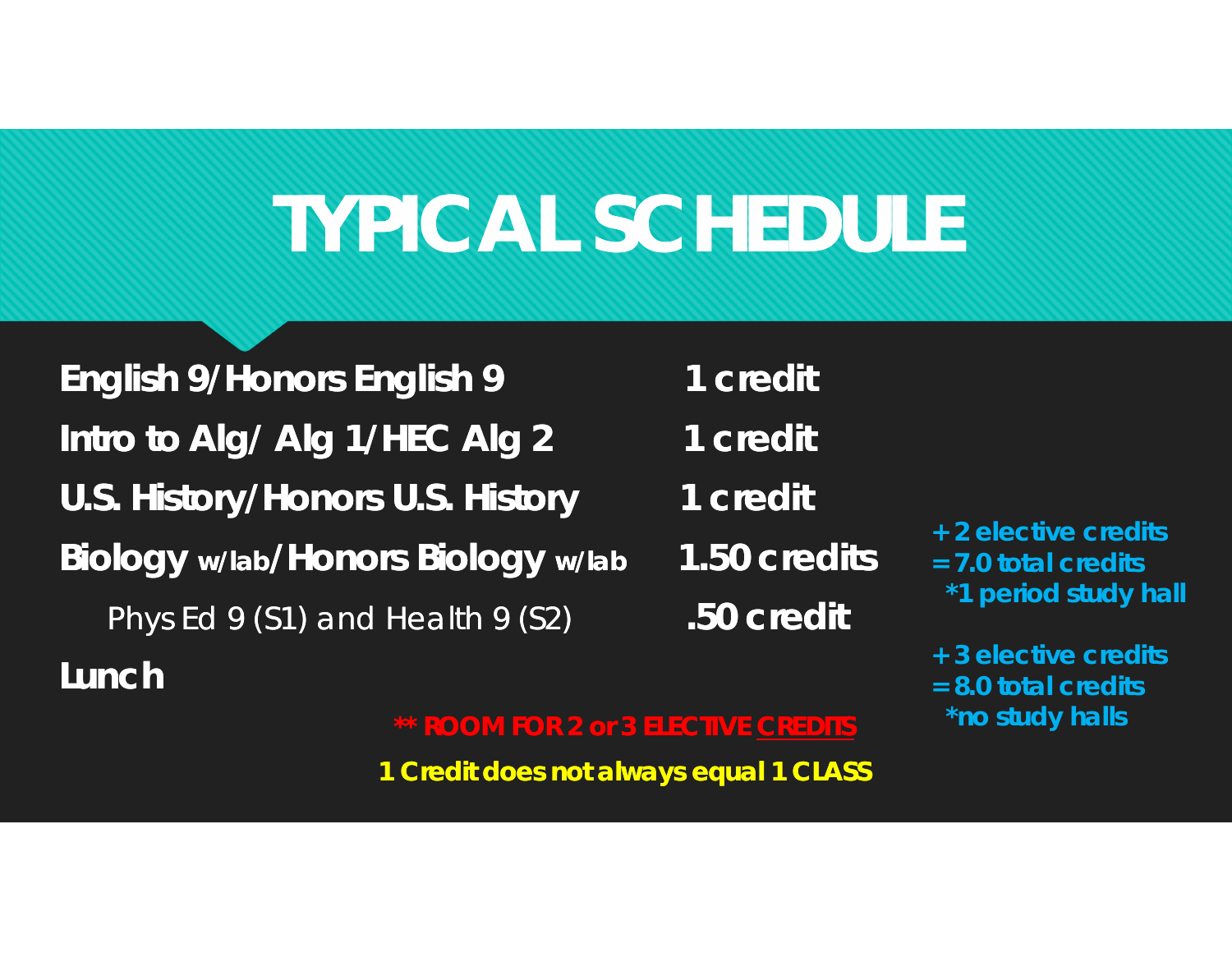### **TYPICAL SCHEDULE (Parkway)**

**English 9/Honors English 9 1 credit Intro to Alg/Algebra I/HEC Alg 2 1 credit Biology w/ Lab 1.5 credits**

Phys Ed 9 (S1) and Health 9 (S2) **.50 credit**

**Lunch**

*4 credits per year per program and students must take 1 credit of U.S. History*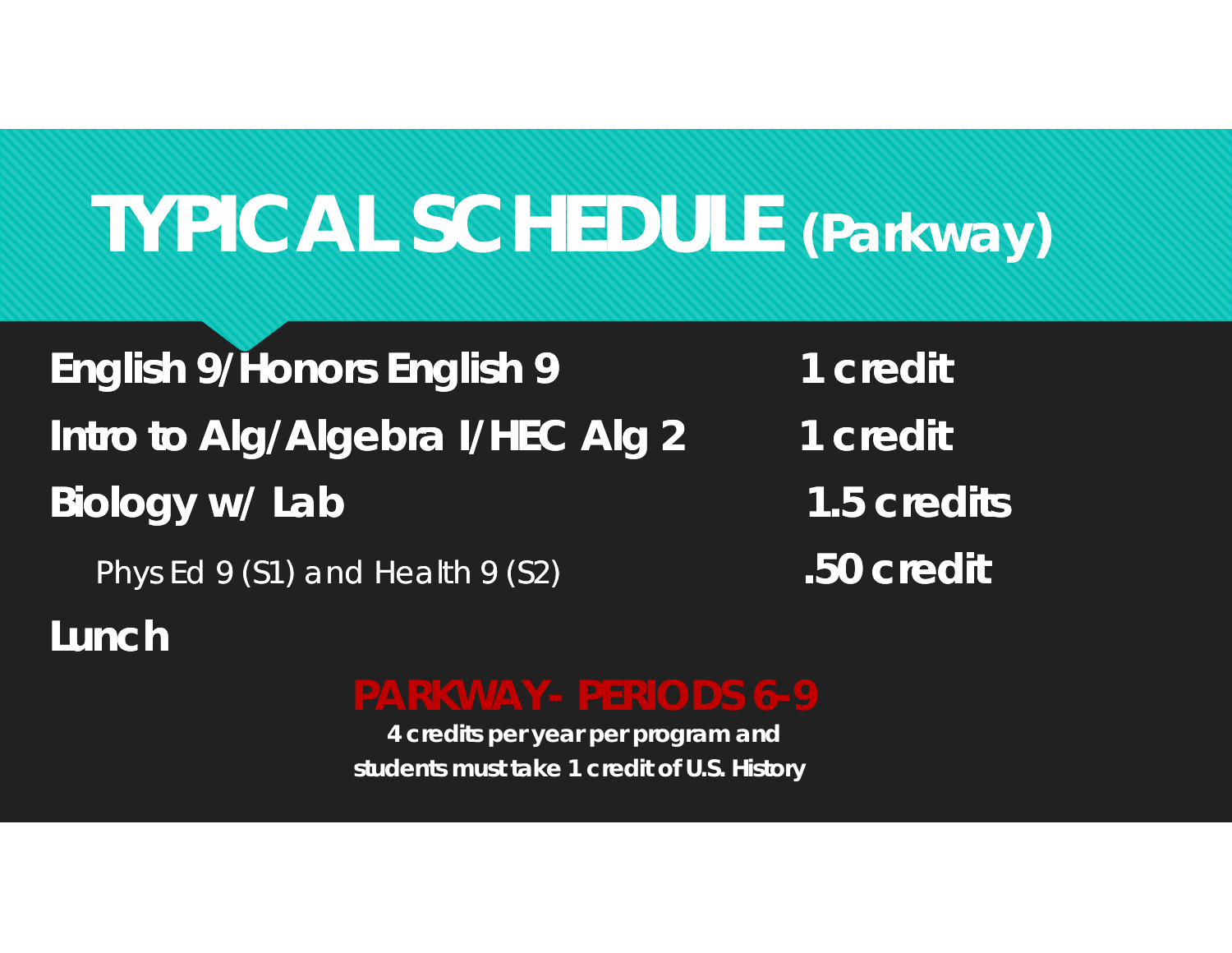# **CLASSES versus CREDITS**

**Most elective classes (Art I, Media Arts, Yearbook, ROTC, Spanish II, German I, etc.) are 1 credit (6 days)**

**ONE CLASS = 1.0 CREDIT**

**Some classes such as Band, Chorus, and Physical Conditioning, can be taken for 1 full credit (6 days) or for .50 credits(3 days); or some classes, such as Guitar and Piano, are only offered for .50 credits (3 days).**

**TWO .50 CLASSES = 1 FULL CREDIT**

3 days of Band (.50) and 3 days of Chorus  $(.50) = 1$  full credit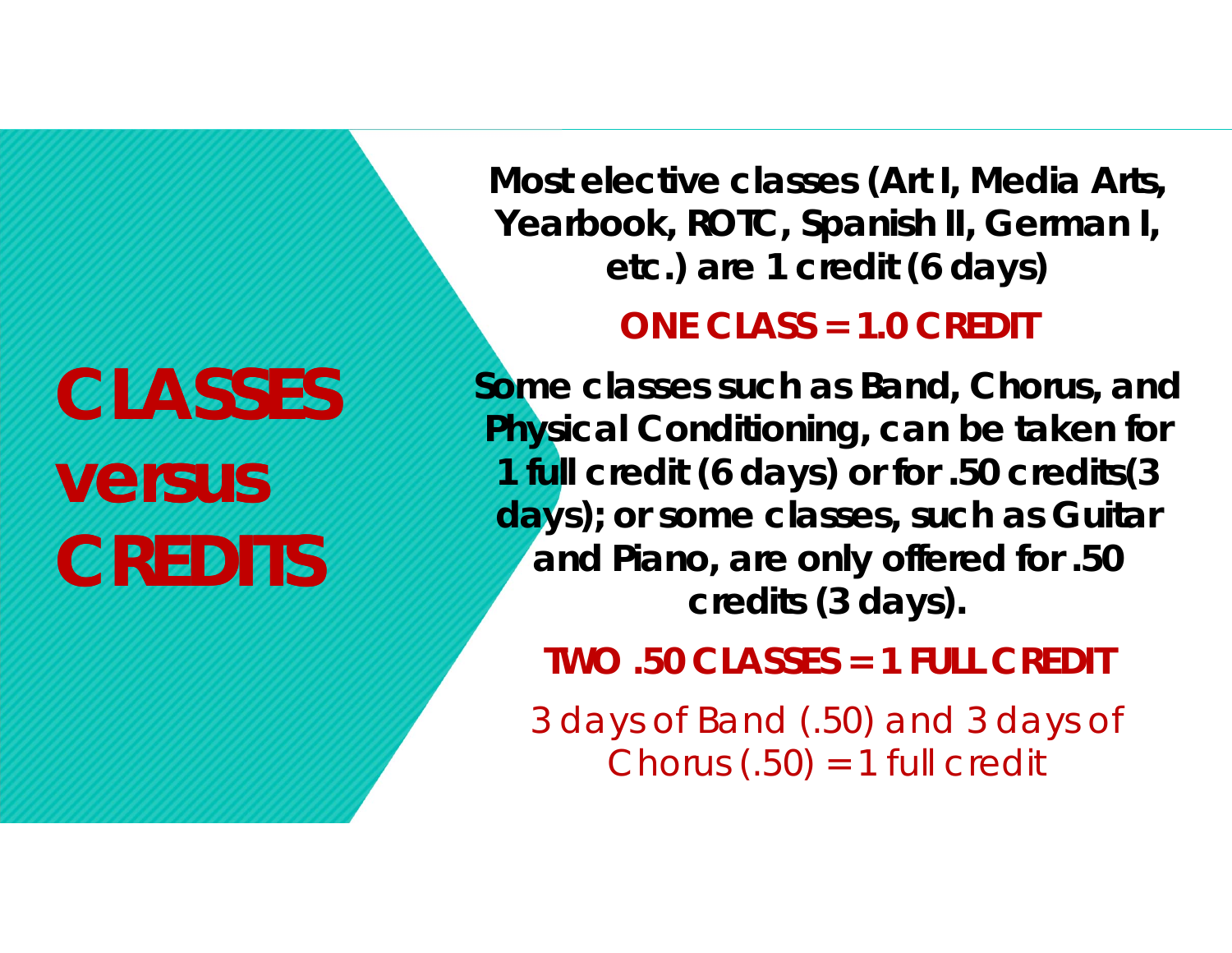

| <b>Current 8th Grade Course</b> | 9th Grade Course                  |
|---------------------------------|-----------------------------------|
| <b>MATH 8</b>                   | <b>INTRO TO ALGEBRA/ALGEBRA 1</b> |
| <b>ALGEBRA I</b>                | ALGEBRA 2 or HEC ALGEBRA 2        |
| <b>GEOMETRY</b>                 | <b>HONORS EC ALGEBRA 2</b>        |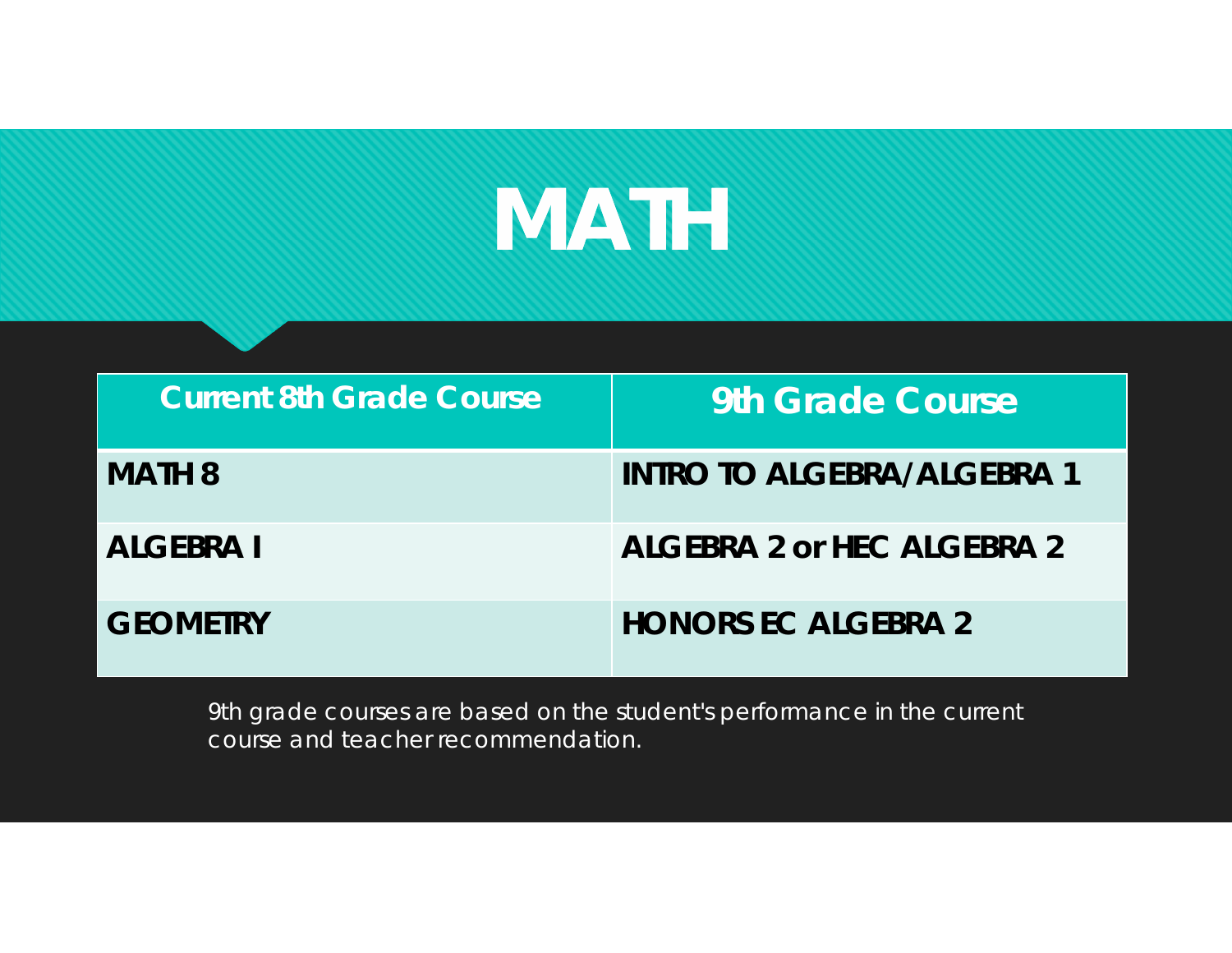### **ENGLISH**

### **9th Grade English Courses:** English 9 Honors English 9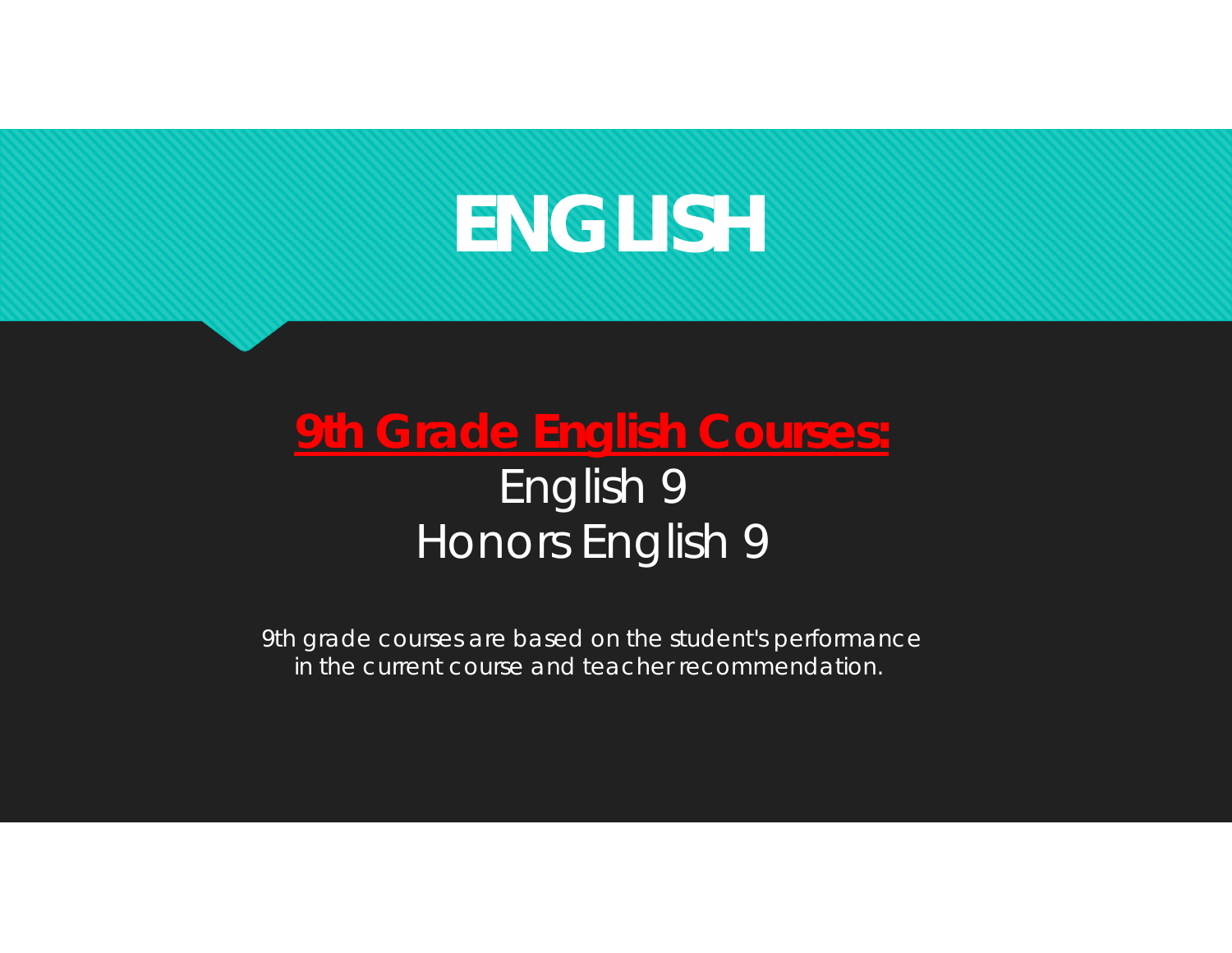

### **9th Grade Science Courses:**

# Honors Biology with Lab (1.5 credits) Biology with Lab (1.5 credits)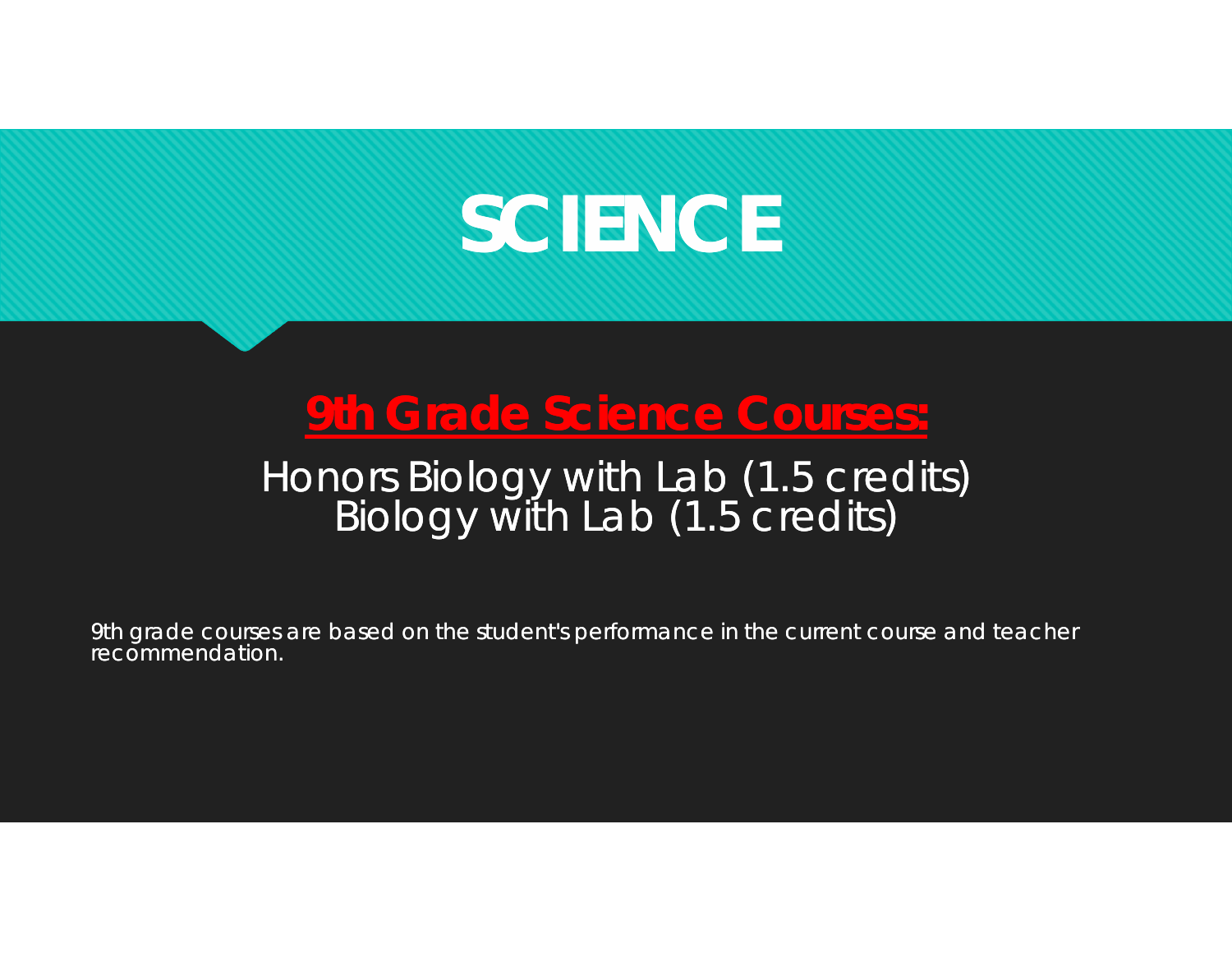### **SOCIAL STUDIES**

### **9th Grade Social Studies Courses:** Honors U.S. History U.S. History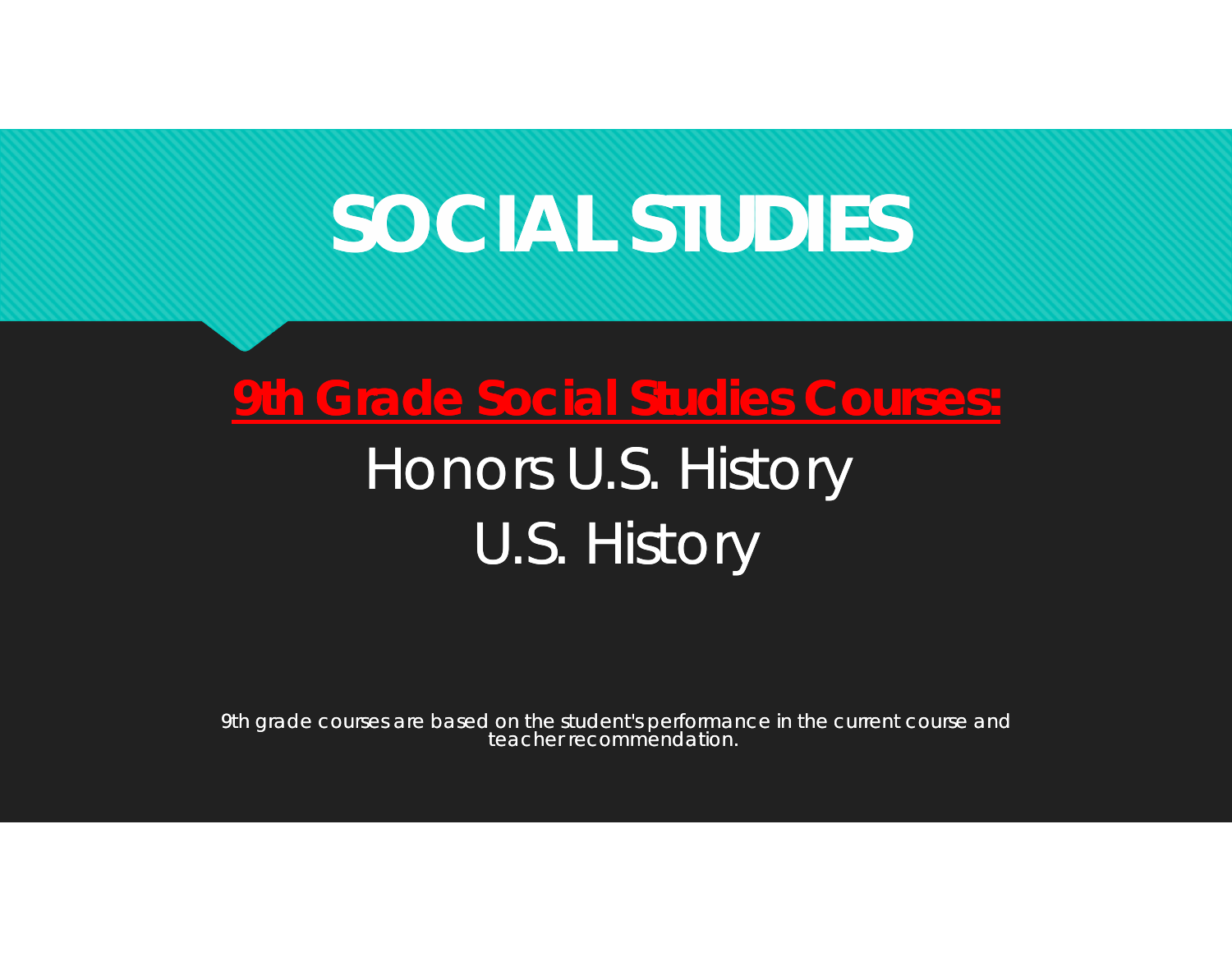### **WA Graduation Requirements for FULL-TIME WA Students Total Credits: 26.25**

MATH-4 COURSES-MUST TAKE AND PASS: ALGEBRA 1, ALGEBRA 2, GEOMETRY, AT LEAST ONE ADDITIONAL COURSE SCIENCE-4 COURSES-MUST TAKE AND PASS: BIOLOGY W/LAB, CHEMISTRY, PHYSICS, AT LEAST ONE ADDITIONAL COURSE SOCIAL STUDIES-4 COURSES-MUST TAKE AND PASS: U.S. HISTORY, AMERICAN GOVERNMENT, WORLD CULTURES, AT LEAST ONE ADDITIONAL COURSE ENGLISH-4 COURSES-MUST TAKE AND PASS: 4 ENGLISH **CREDITS**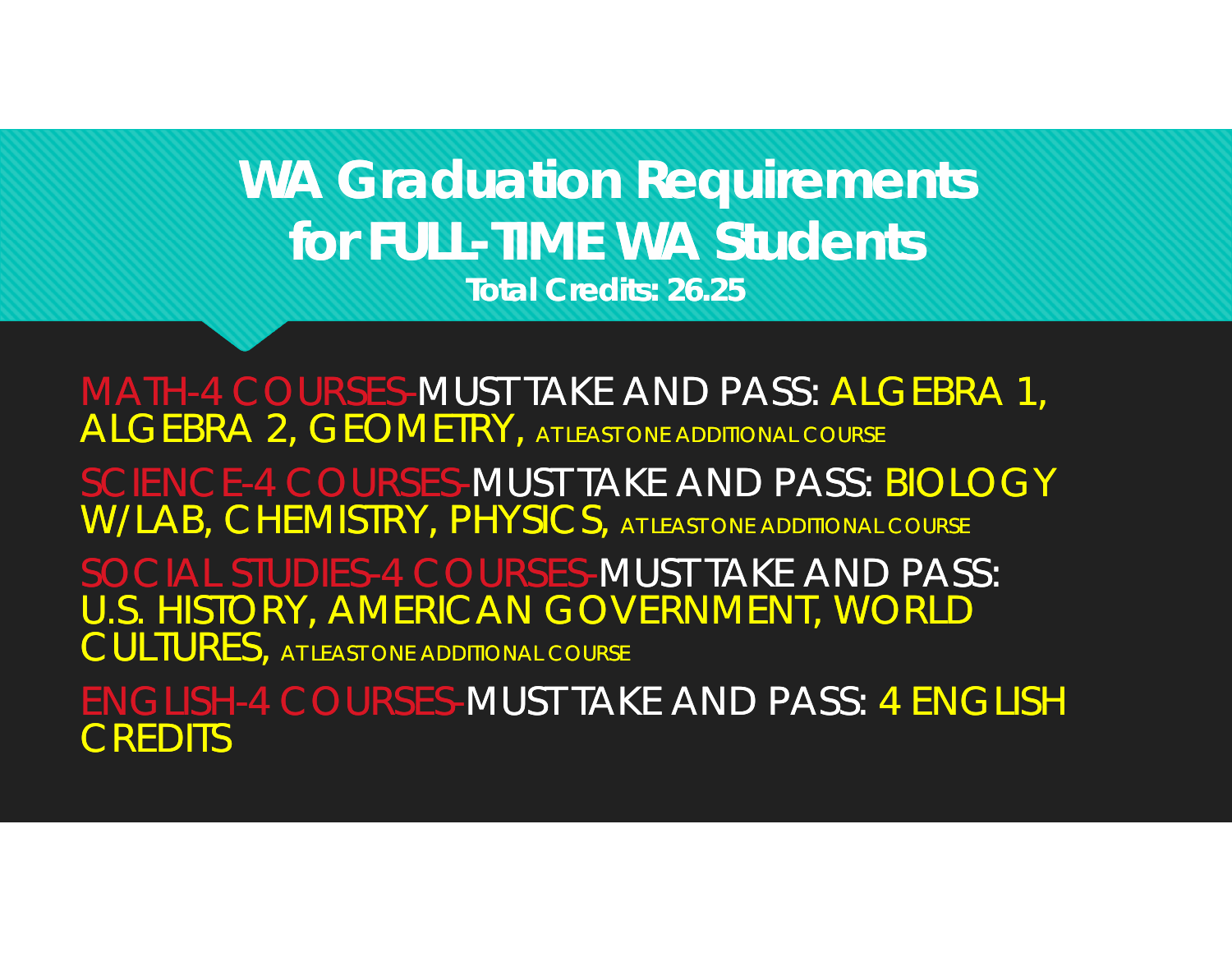### **WA Graduation Requirements for FULL-TIME WA StudentsTotal Credits: 26.25**

Physical Education: minimally 0.25 credits in 9th and in 10th grade= .50 credit total

- **O** Dance and Physical Conditioning count towards PE Credits
- Any additional Dance, Phys Ed, and Physical Conditioning credits count towards the necessary 9.25 elective credit requirement
- Health: 0.5 total credits- Health in 9th Grade (0.25 credit) and Health in 10th Grade (0.25 credit)
- Electives: 9.25 credits
- Total Credits Required: 26.25 credits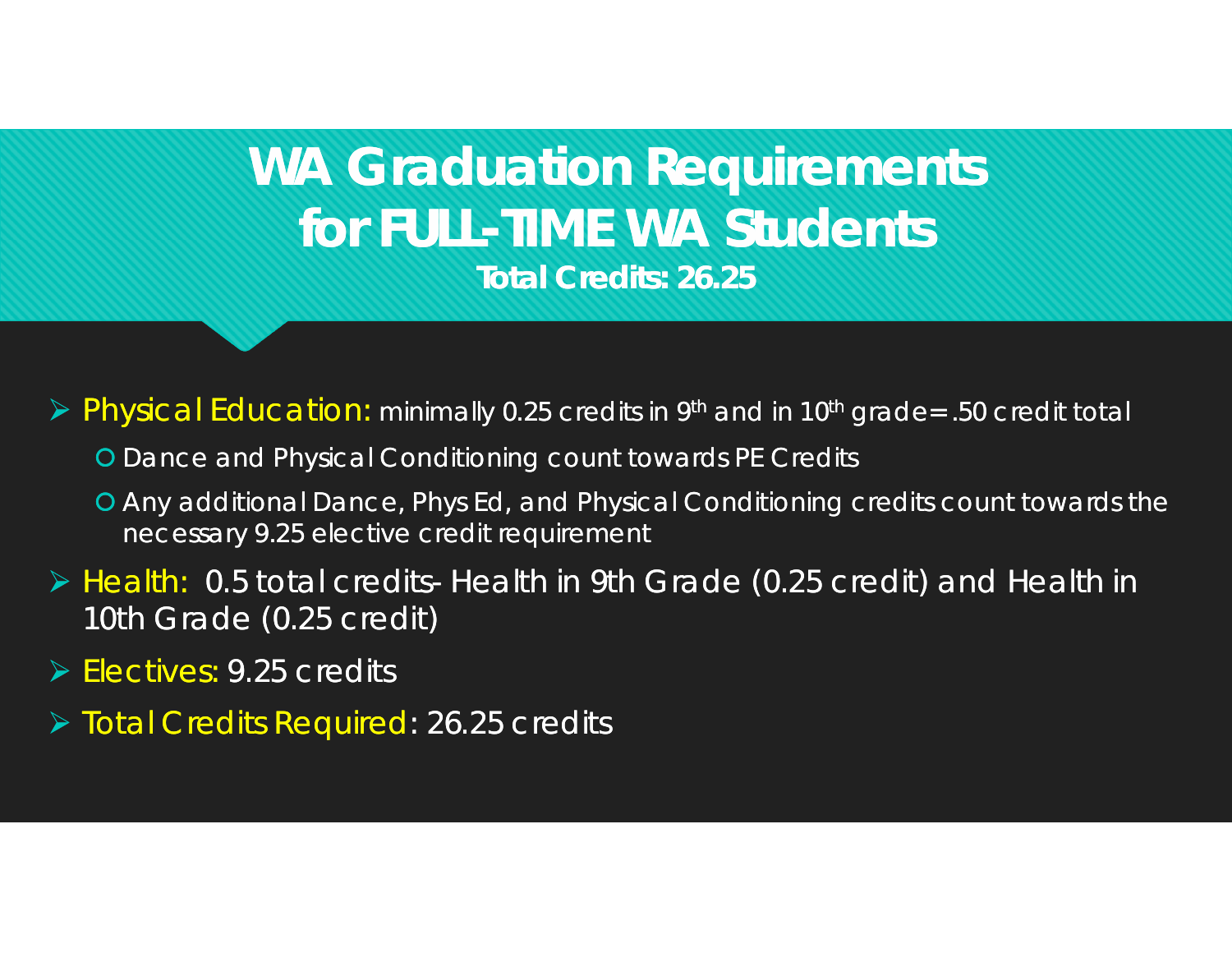### **ADDITIONAL GRADUATION REQUIREMENTS FOR ALL STUDENTS**

- State Assessments- Proficient or Advanced on the Keystone Exams in Algebra I, Biology, and Literature, OR Demonstration of proficiency through an alternate pathway.
- Completion of Civics Exam taken during American Government or AP U.S. Government and Politics.
- Successful completion of the Career and Education Work Standards (CEWs) Portfolio including Career Seminar requirements.
- Successful completion of Industry Based Learning (IBL) Experience.